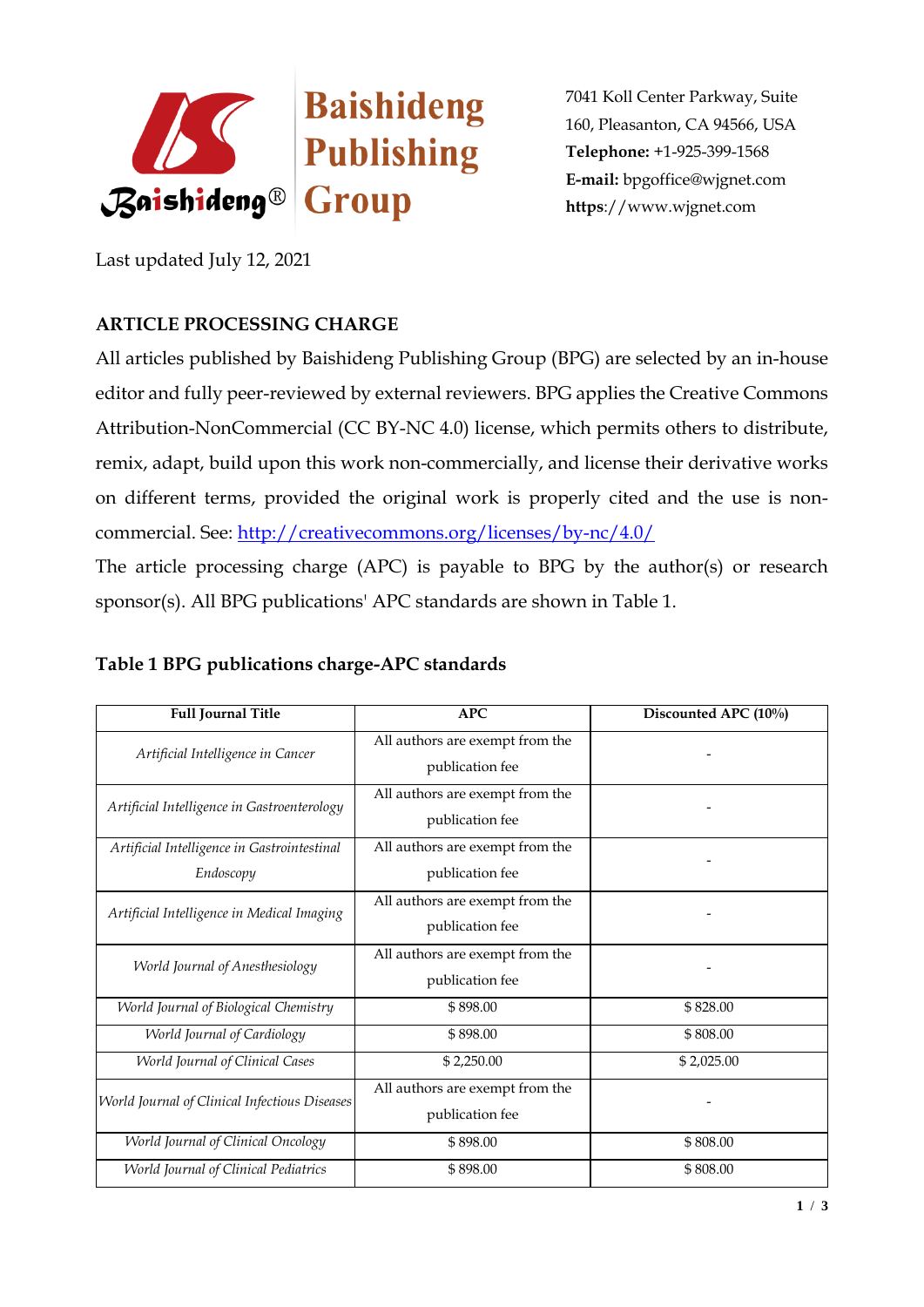

7041 Koll Center Parkway, Suite 160, Pleasanton, CA 94566, USA **Telephone:** +1-925-399-1568 **E-mail:** [bpgoffice@wjgnet.com](mailto:bpgoffice@wjgnet.com)  **https**://www.wjgnet.com

| World Journal of Clinical Urology           | All authors are exempt from the |            |
|---------------------------------------------|---------------------------------|------------|
|                                             | publication fee                 |            |
| World Journal of Critical Care Medicine     | \$898.00                        | \$808.00   |
| World Journal of Dermatology                | All authors are exempt from the |            |
|                                             | publication fee                 |            |
| World Journal of Diabetes                   | \$2,600.00                      | \$2,340.00 |
| World Journal of Experimental Medicine      | \$898.00                        | \$808.00   |
| World Journal of Gastroenterology           | \$2,998.00                      | \$2,898.00 |
| World Journal of Gastrointestinal Endoscopy | \$898.00                        | \$808.00   |
| World Journal of Gastrointestinal Oncology  | \$2,600.00                      | \$2,340.00 |
| World Journal of Gastrointestinal           | \$898.00                        | \$808.00   |
| Pathophysiology                             |                                 |            |
| World Journal of Gastrointestinal           | \$898.00                        | \$808.00   |
| Pharmacology and Therapeutics               |                                 |            |
| World Journal of Gastrointestinal Surgery   | \$2,398.00                      | \$2,158.00 |
| World Journal of Hematology                 | All authors are exempt from the |            |
|                                             | publication fee                 |            |
| World Journal of Hepatology                 | \$898.00                        | \$808.00   |
| World Journal of Hypertension               | All authors are exempt from the |            |
|                                             | publication fee                 |            |
| World Journal of Immunology                 | All authors are exempt from the |            |
|                                             | publication fee                 |            |
| World Journal of Medical Genetics           | All authors are exempt from the |            |
|                                             | publication fee                 |            |
| World Journal of Meta-Analysis              | All authors are exempt from the |            |
|                                             | publication fee                 |            |
| World Journal of Methodology                | \$898.00                        | \$808.00   |
| World Journal of Nephrology                 | \$898.00                        | \$808.00   |
| World Journal of Neurology                  | All authors are exempt from the |            |
|                                             | publication fee                 |            |
| World Journal of Obstetrics and Gynecology  | All authors are exempt from the |            |
|                                             | publication fee                 |            |
| World Journal of Ophthalmology              | All authors are exempt from the |            |
|                                             | publication fee                 |            |
| World Journal of Orthopedics                | \$898.00                        | \$808.00   |